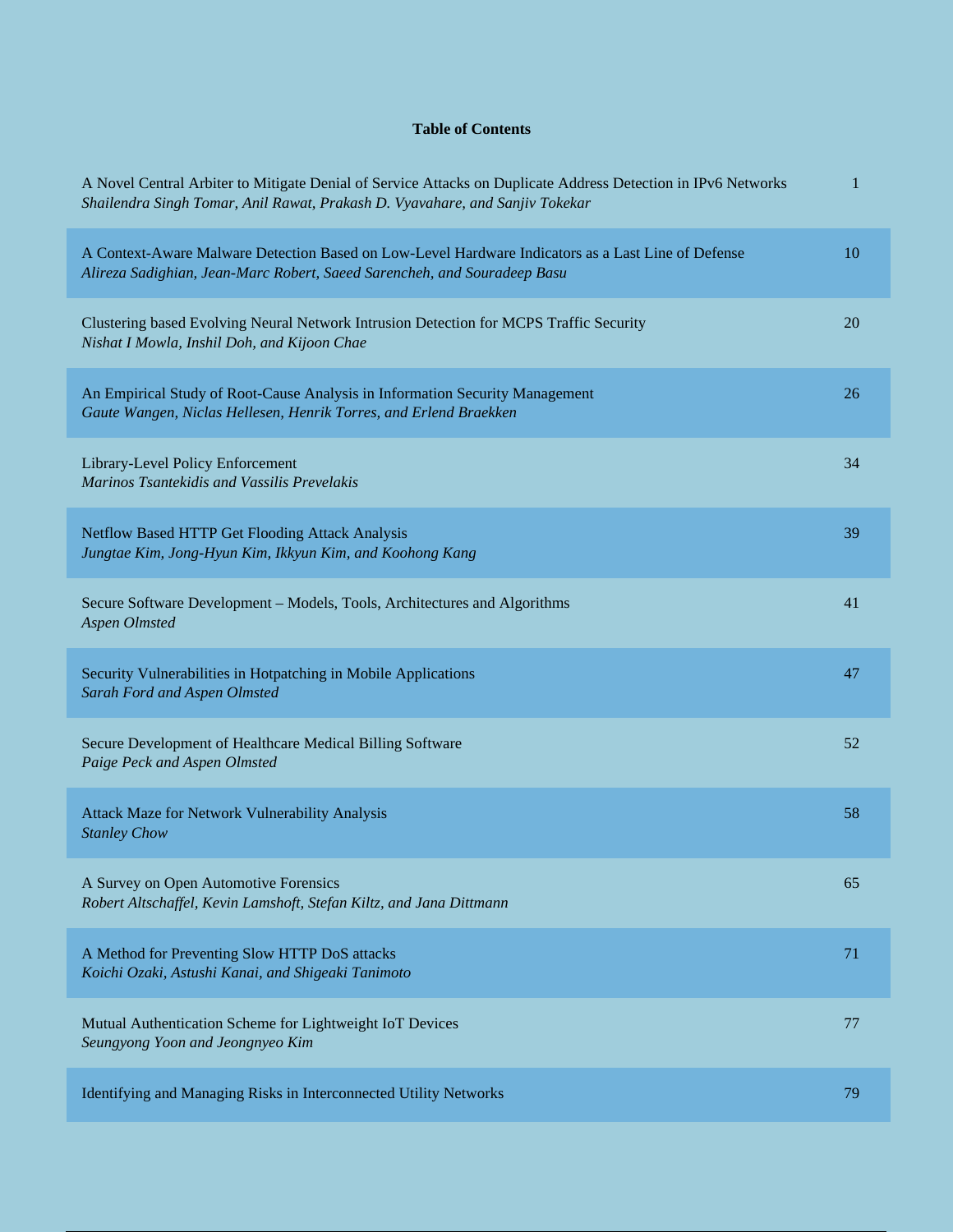| Stefan Schauer, Sandra Konig, Martin Latzenhofer, and Stefan Rass                                                                                                                                                                                 |     |
|---------------------------------------------------------------------------------------------------------------------------------------------------------------------------------------------------------------------------------------------------|-----|
| Protecting Eavesdropping over Multipath TCP Communication Based on Not-Every-Not-Any Protection<br>Toshihiko Kato, Shihan Cheng, Ryo Yamamoto, Satoshi Ohzahata, and Nobuo Suzuki                                                                 | 87  |
| Visual Risk Specification and Aggregation<br>Jasmin Wachter, Thomas Grafenauer, and Stefan Rass                                                                                                                                                   | 93  |
| Addressing Complex Problem Situations in Critical Infrastructures using Soft Systems Analysis: The CS-AWARE<br>Approach<br>Thomas Schaberreiter, Chris Wills, Gerald Quirchmayr, and Juha Roning                                                  | 99  |
| Stochastic Dependencies Between Critical Infrastructures<br>Sandra Konig and Stefan Rass                                                                                                                                                          | 106 |
| Assessing Security Protection for Sensitive Data<br>George O. M. Yee                                                                                                                                                                              | 111 |
| RMDM - A Conceptual ICT Risk-Meta-Data-Model - Applied to COBIT for Risk as underlying Risk Model<br>Martin Latzenhofer and Gerald Quirchmayr                                                                                                     | 117 |
| Recommendations for Risk Analysis in Higher Education Institutions<br>Lidia Prudente Tixteco, Maria del Carmen Prudente Tixteco, Gabriel Sanchez Perez, Linda Karina Toscano<br>Medina, Jose de Jesus Vazquez Gomez, and Arturo De la Cruz Tellez | 125 |
| Extending Vehicle Attack Surface Through Smart Devices<br>Rudolf Hackenberg, Nils Weiss, Sebastian Renner, and Enrico Pozzobon                                                                                                                    | 131 |
| An Analysis of Automotive Security Based on a Reference Model for Automotive Cyber Systems<br>Jasmin Bruckmann, Tobias Braun, and Hans-Joachim Hof                                                                                                | 136 |
| Policy-Aware Provisioning Plan Generation for TOSCA-based Applications<br>Kalman Kepes, Uwe Breitenbucher, Markus Philipp Fischer, Frank Leymann, and Michael Zimmermann                                                                          | 142 |
| Towards an Approach for Automatically Checking Compliance Rules in Deployment Models<br>Markus Fischer, Uwe Breitenbucher, Kalman Kepes, and Frank Leymann                                                                                        | 150 |
| Investigating SLA Confidentiality Requirements: A Holistic Perspective for the Government Agencies<br>Yudhistira Nugraha and Andrew Martin                                                                                                        | 154 |
| Large-Scale Analysis of Domain Blacklists<br>Tran Phuong Thao, Tokunbo Makanju, Jumpei Urakawa, Akira Yamada, Kosuke Murakami, and Ayumu Kubota                                                                                                   | 161 |